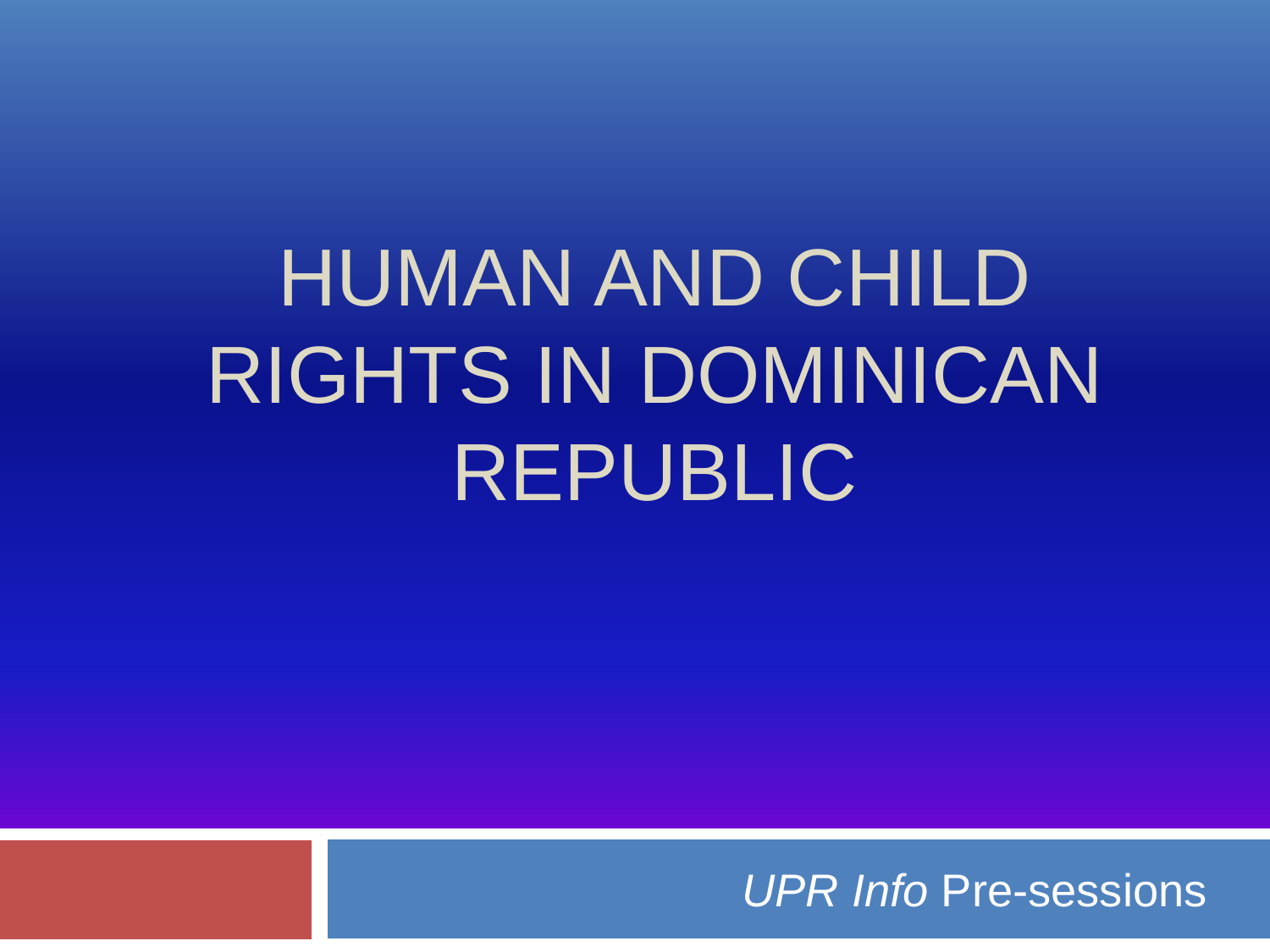### Situation on Child Mortality

- ❑ Implementation of previous recommendations made by Spain: Reduction of infant mortality.
- ❑ New developments:
	- ❑ Development of protection protocols and safety guidelines in the field of health.
	- ❑ Improvements in limited hospitals and medical personnel do not receive sufficient training for prevention and protection.

#### ❑ New needs:

- ❑ Infant mortality rate (before 1 year): from 23.6 per thousand live births in 2015 it rises to 25 per 1,000 live births in 2017 (public health, 2015 and UNICEF 2016).
- ❑ Between 25% and 30% of births are adolescents (Public health-ONE-UNFPA, 2016).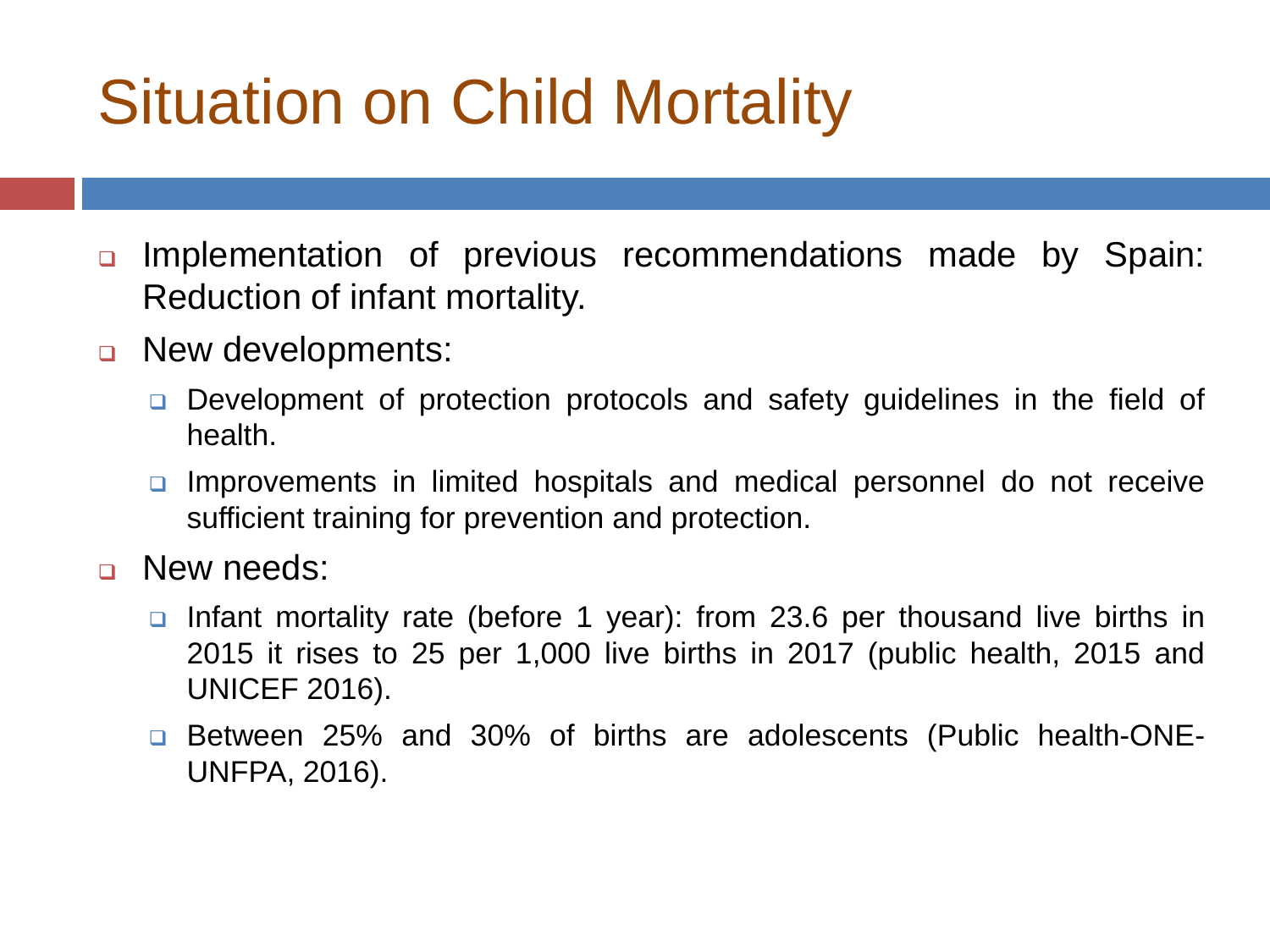## Recommendations

- Designation of funds for the adaptation of EACH hospital and maternity hospitals according to the UNICEF Baby Friendly Hospital methodology and friendly spaces for health care for pregnant teenagers.
- $\triangleright$  To allocate funds for the training and sensitization of the doctors in the methodology of the Baby Friendly Hospital of UNICEF, Friendly Spaces for Pregnant Adolescents and Child Rights.
- Designation of funds and resources in general for a constant and timely monitoring of hospital implementation by hospital.
- ➢ Ensure accountability and visibility of resource allocation and properly use of those funds.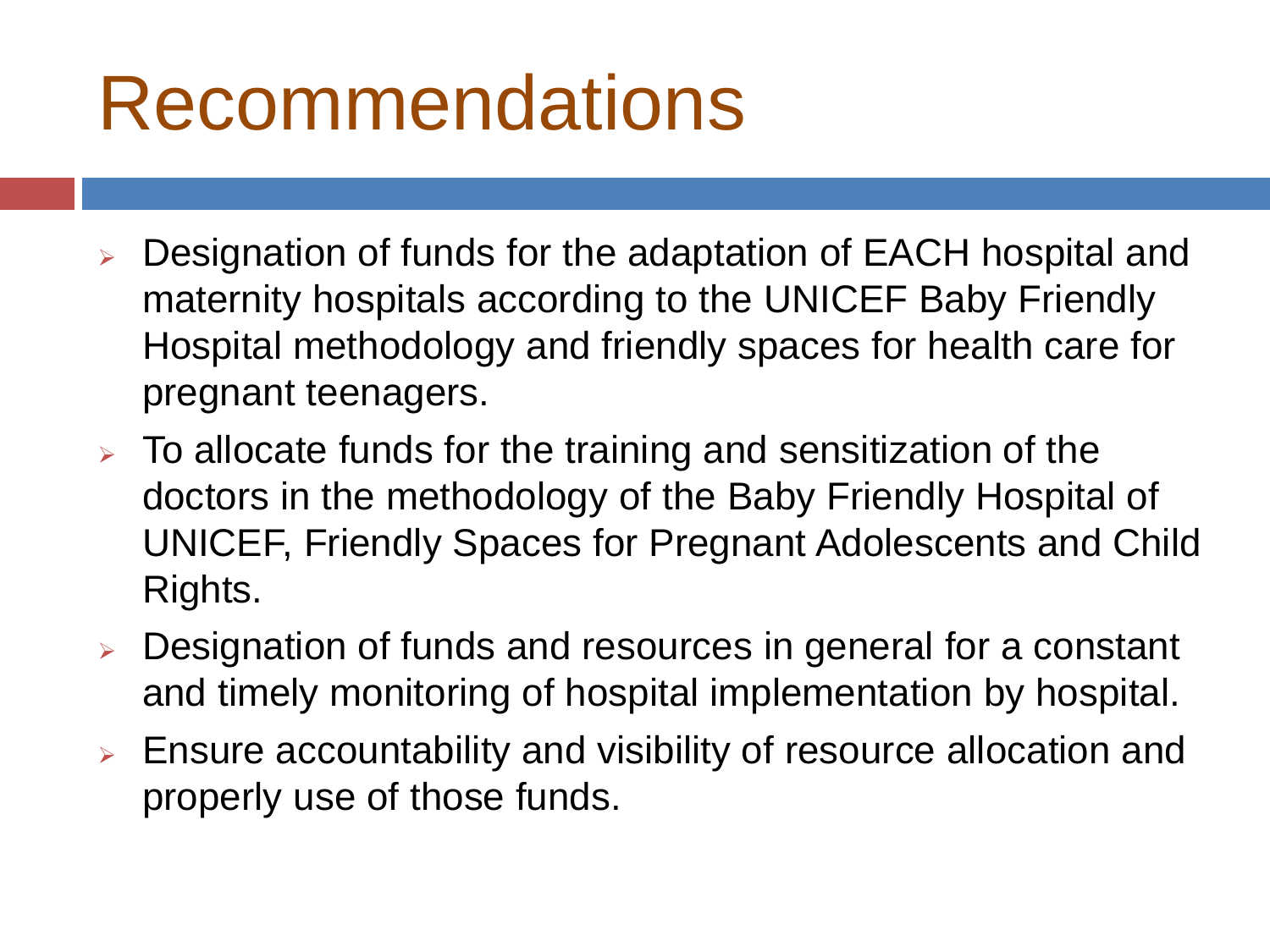#### Situation on violence, abuse against children and education

- ❑ Implementation of previous recommendations made by: Spain, Thailand, Singapore, Malaysia, Korea, Nicaragua, Uruguay, Colombia, Paraguay, Norway, Switzerland, Turkey, Belgium, France, Italy, Germany: Provide resources and implement the Violence Prevention Plan. Cuba, the Netherlands, Slovenia, Colombia, Belgium, Spain, France, Colombia and Chile: Prevention of teenage pregnancy. Nicaragua: establish legislation for the prevention of violence.
- ❑ New developments: Min. of Women: actions in favor of the reduction of violence and attention to the victims, Plan of prevention of pregnancy is insufficient, Actions in the limited schools. Insufficient funds. Advances for the promotion of legislation, but slow and unsupported processes.
- ❑ New needs:
	- ❑ 67.4% of households use physical or psychological punishment to discipline their children (National Bureau of Statistics, 2014).
	- ❑ 42% of adolescents report having received psychological and emotional abuse in the school environment and 46% of physical aggressions. (Parada, Ibarra, & Burgos, 2017)
	- ❑ One in every 5 adolescents (23.4%) between 15 and 19 years old is currently married or united with a man 10 years older..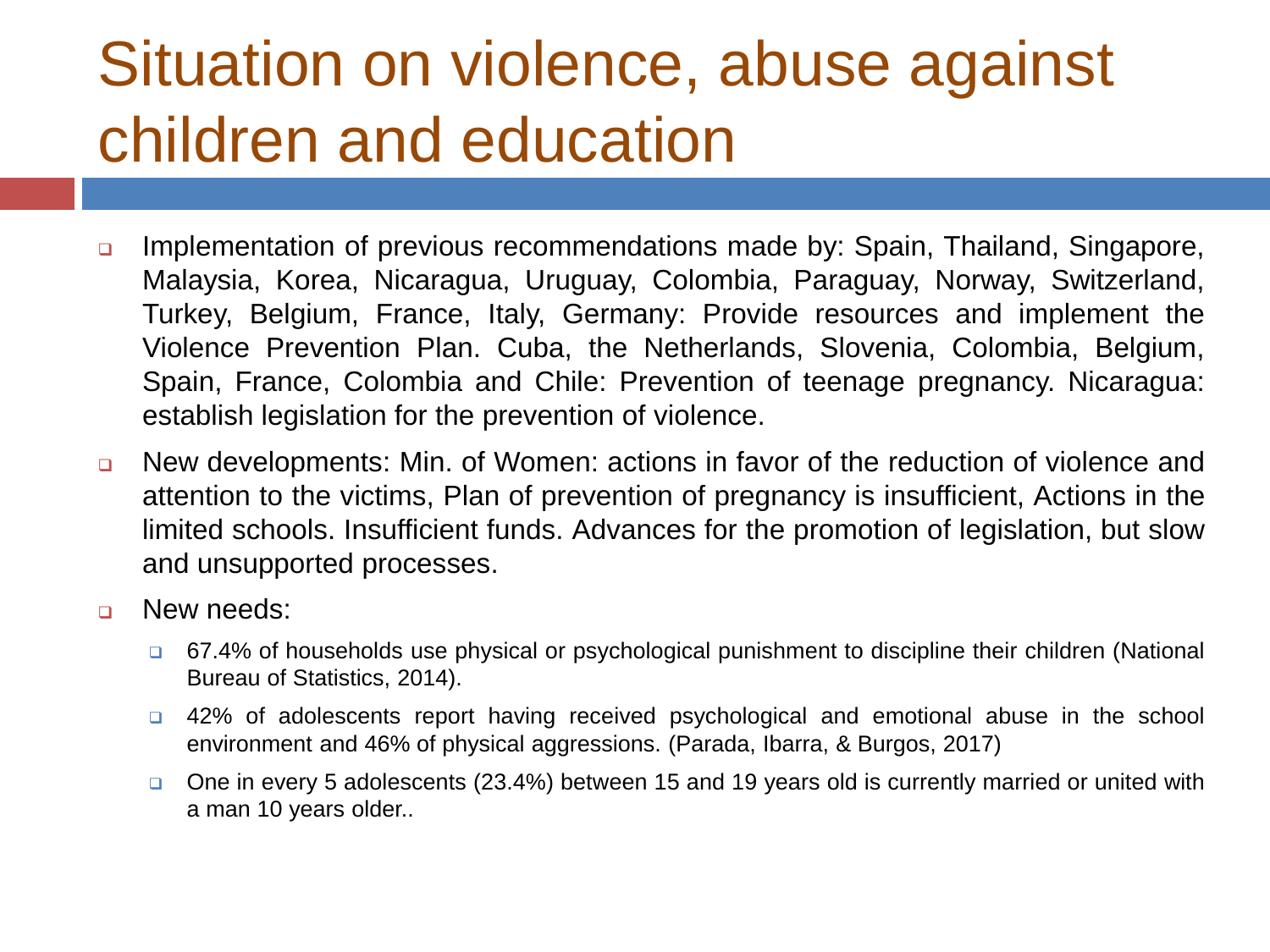## Recommendations

- Implement a training and awareness program for all officials on violence against children and responsibilities in their area of action as a public servant.
- ➢ To allocate sufficient budget in each Ministry that attends children directly or indirectly.
- ➢ Legislative approval of: responsible paternity law, modification of the civil code (elimination of exceptions to marriage with minors under 18 years of age), Law on Positive parenting and Discipline without physical or humiliating punishment, and Law on Early Childhood.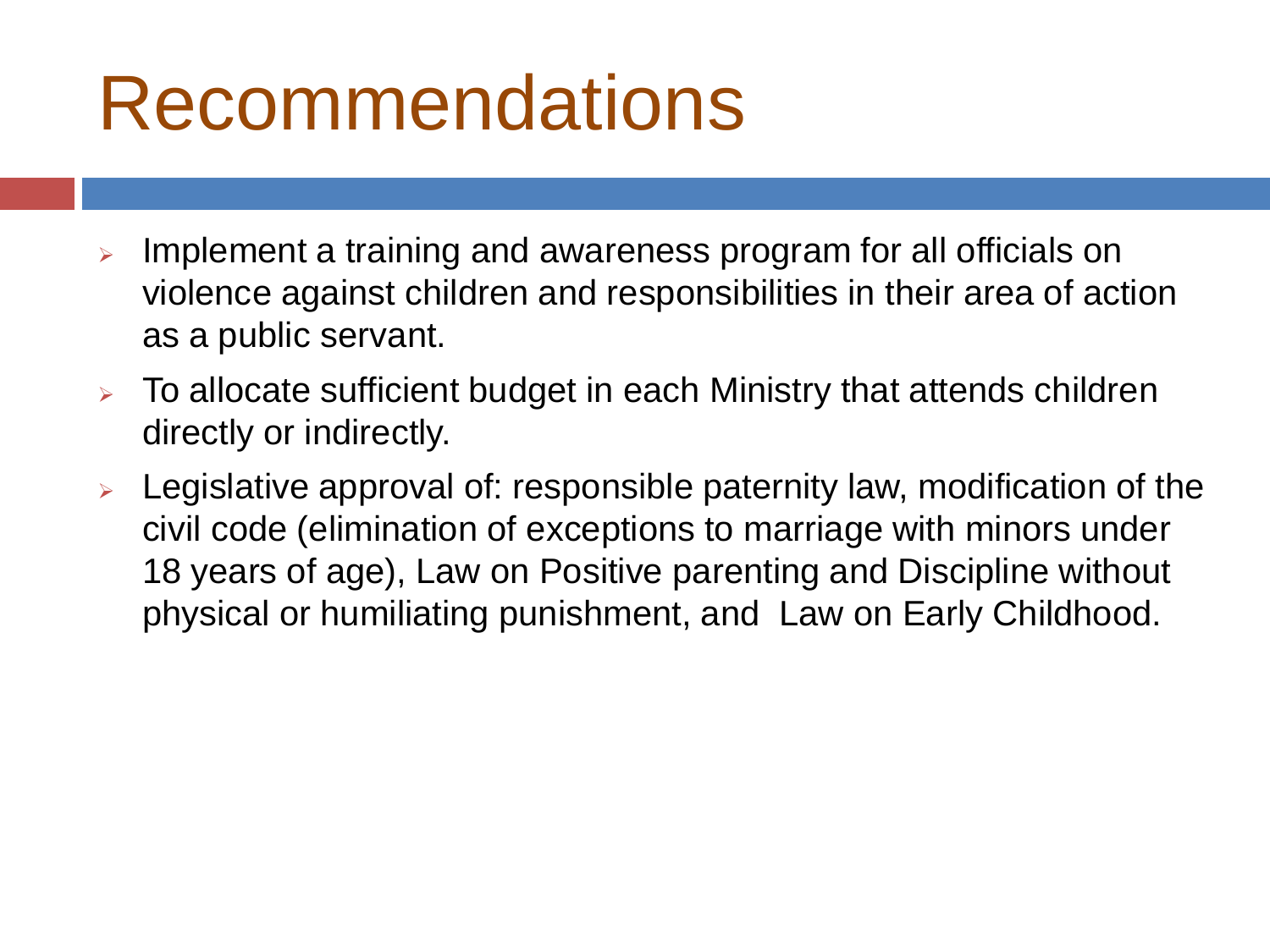#### Situation of child rights in emergency context

- ❑ Implementation of recommendations: This is the first time that a report has been submitted to the UPR on the human rights of children in emergency situations.
- ❑ Situation:
	- ❑ Promotion of the modification of the Risk Management Law for the protection of children by FGdR-Oxfam, 2013.
	- ❑ Development of the National Plan for Disaster Risk Reduction.
	- ❑ The Gender, Protection and Age Advisory Team was established.
	- ❑ New needs:
	- ❑ 0.1% is the investment for the resilience of the 2018 budget. 0.02% of GDP.
	- ❑ There is no official data of impact on children.